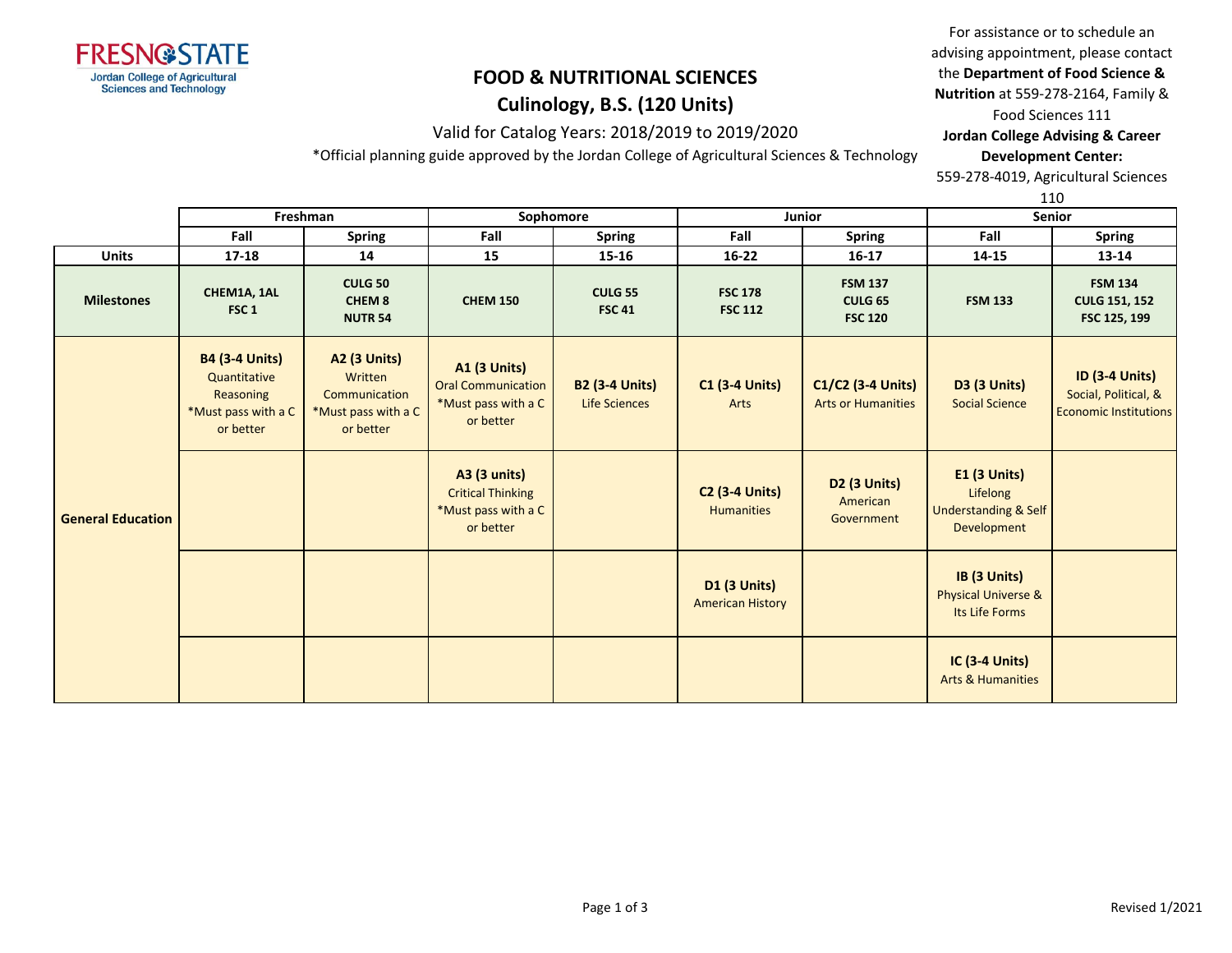

#### **Culinology, B.S. (120 Units)**

Valid for Catalog Years: 2018/2019 to 2019/2020

\*Official planning guide approved by the Jordan College of Agricultural Sciences & Technology

For assistance or to schedule an advising appointment, please contact the **Department of Food Science & Nutrition** at 559-278-2164, Family &

Food Sciences 111

**Jordan College Advising & Career Development Center:**

559-278-4019, Agricultural Sciences

110

|              |                                                                                                                                                                                                    | Freshman                                                                                                                                     |                                                                        | Sophomore                                                                                                                                 |                                                              | Junior                                                                                         | <b>Senior</b>                                        |                                                                                                                               |  |
|--------------|----------------------------------------------------------------------------------------------------------------------------------------------------------------------------------------------------|----------------------------------------------------------------------------------------------------------------------------------------------|------------------------------------------------------------------------|-------------------------------------------------------------------------------------------------------------------------------------------|--------------------------------------------------------------|------------------------------------------------------------------------------------------------|------------------------------------------------------|-------------------------------------------------------------------------------------------------------------------------------|--|
|              | Fall                                                                                                                                                                                               | <b>Spring</b>                                                                                                                                | Fall                                                                   | <b>Spring</b>                                                                                                                             | Fall                                                         | <b>Spring</b>                                                                                  | Fall                                                 | <b>Spring</b>                                                                                                                 |  |
| <b>Units</b> | 17-18                                                                                                                                                                                              | 14                                                                                                                                           | 15                                                                     | 15-16                                                                                                                                     | $16 - 22$                                                    | $16 - 17$                                                                                      | 14-15                                                | 13-14                                                                                                                         |  |
|              | <b>GE Area B1</b><br><b>CHEM 1A</b><br>(3 Units)<br><b>Physical Sciences</b><br>chemistry. May be<br>taken concurrently:<br>GE B4; CHEM 1AL]<br>*Not open to<br>students with credit<br>in CHEM 1B | <b>BIOL 20</b><br>(4 Units)<br>[Pre-Req: High school   [Pre-Req: CHEM 1A or<br>$3A$ ]<br>*Not open to<br>students with credit<br>in BIOL 120 | <b>CHEM 8</b><br>(3 Units)<br>[Pre-Req: CHEM 1B or<br>$3A$ ]           | <b>CHEM 150</b><br>(3 Units)<br>[Pre-Req: CHEM 3B,<br>8, or CHEM 128A &<br>128B]                                                          | <b>FSC 112</b><br>(4 Units)<br>[Pre-Req: CHEM 150;<br>FSC 1] | <b>CULG 151</b><br>(3 Units)<br>[Pre-Req: CULG 55;<br>FSC 100, 112]                            | <b>Major Elective</b><br>(2 Units)<br>*See footnotes | <b>FSC 120</b><br>(4 Units)<br>[Pre-Req: FSC 1, 178;<br>CHEM 1A or 3A;<br>MATH 11 or AGBS 71;<br>or instructor<br>permission] |  |
| <b>Major</b> | <b>GE Area B3</b><br><b>CHEM 1AL</b><br>(2 Units)<br>Lab<br>[Pre-Req: CHEM 1A<br>(may be<br>taken concurrently)]                                                                                   | <b>FSM 60</b><br>$(1$ Unit)                                                                                                                  | <b>FSC 100</b><br>(3 Units)<br>[Pre-Req: MATH 11 or<br><b>AGBS 71]</b> | <b>CULG 55</b><br>(3 Units)<br>[Pre-Req: CULG 50]                                                                                         | <b>FSC 178</b><br>(3 Units)<br>[Pre-Req: FSC 1]              | <b>FSC 125</b><br>(4 Units)<br>[Pre-Req: FSC 41, 178;<br>BIOL 20; or instructor<br>permission] |                                                      | <b>FSC 199</b><br>$(1$ Unit)<br>[Pre-Req: Instructor<br>permission]                                                           |  |
|              | <b>CULG 50</b><br>(3 Units)                                                                                                                                                                        | <b>FSM 131</b><br>(3 Units)                                                                                                                  | <b>FSM 133</b><br>(3 Units)<br>[Pre-Req: FSM 60,<br>131; CULG 50]      | <b>CULG 152</b><br>(3 Units)<br>[Pre-Req: CULG 50;<br>NUTR 53, 54, or<br>instructor permission;<br>computer<br>competency<br>recommended] |                                                              | <b>FSM 134</b><br>(3 Units)<br>[Pre-Req: FSM 133;<br>computer<br>competency<br>recommended]    |                                                      | <b>Major Elective</b><br>(2 Units)<br>*See footnotes                                                                          |  |
|              | FSC <sub>1</sub><br>(3 Units)                                                                                                                                                                      | <b>MATH 11</b><br>(3 Units)<br>[Pre-Req: ELM]                                                                                                |                                                                        | <b>FSC 41</b><br>(3 Units)<br>[Pre-Req: FSC 1]                                                                                            |                                                              |                                                                                                |                                                      |                                                                                                                               |  |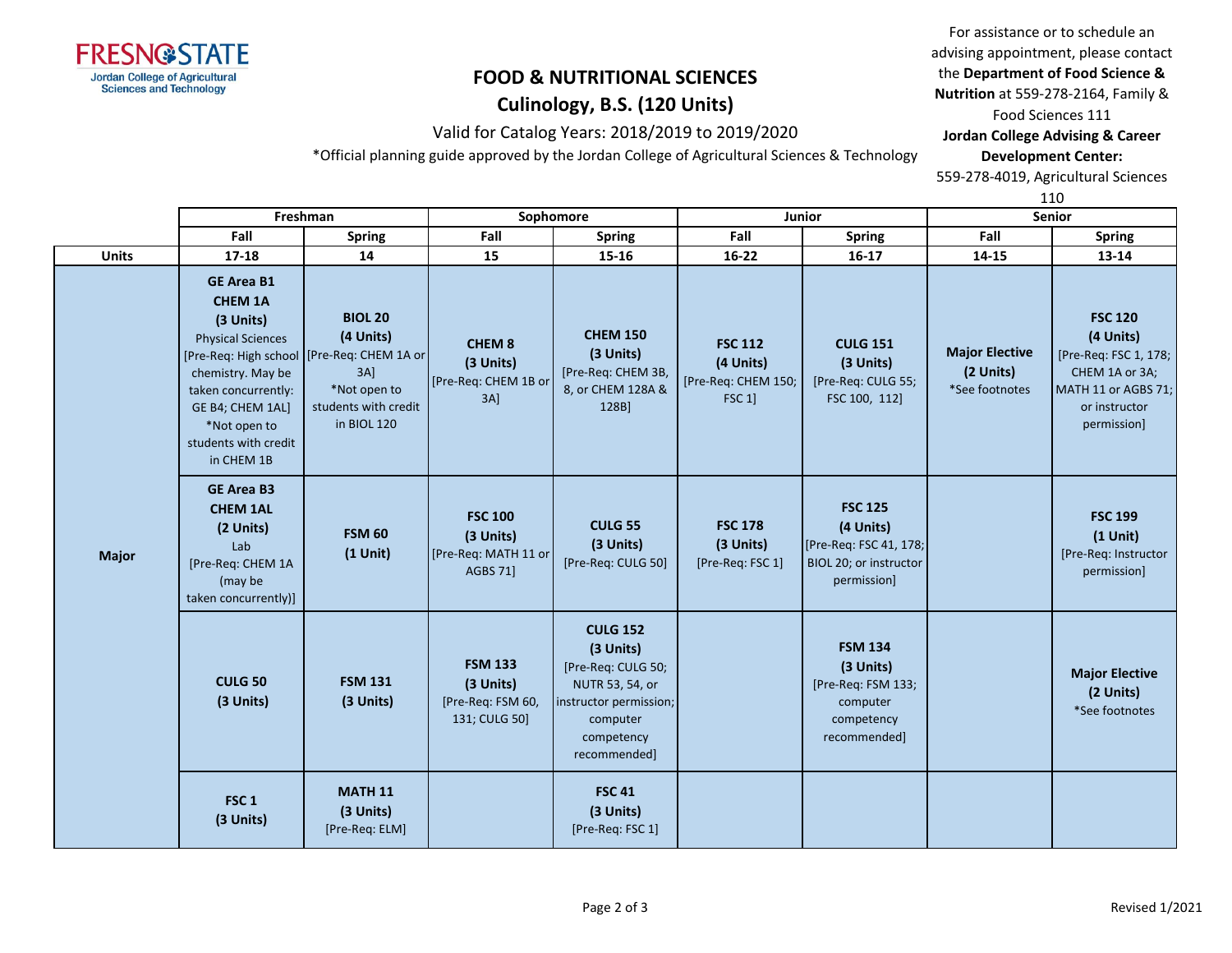

#### **Culinology, B.S. (120 Units)**

Valid for Catalog Years: 2018/2019 to 2019/2020

\*Official planning guide approved by the Jordan College of Agricultural Sciences & Technology

For assistance or to schedule an advising appointment, please contact the **Department of Food Science & Nutrition** at 559-278-2164, Family & Food Sciences 111

**Jordan College Advising & Career Development Center:**

559-278-4019, Agricultural Sciences

110

|                                                        |                             | ᆠᅶᅛ           |      |                            |                                                                                                                         |               |       |                                                    |
|--------------------------------------------------------|-----------------------------|---------------|------|----------------------------|-------------------------------------------------------------------------------------------------------------------------|---------------|-------|----------------------------------------------------|
|                                                        | Freshman                    |               |      | Sophomore<br><b>Junior</b> |                                                                                                                         |               |       | Senior                                             |
|                                                        | Fall                        | <b>Spring</b> | Fall | <b>Spring</b>              | Fall                                                                                                                    | <b>Spring</b> | Fall  | <b>Spring</b>                                      |
| <b>Units</b>                                           | $17 - 18$                   | 14            | 15   | $15 - 16$                  | $16 - 22$                                                                                                               | $16 - 17$     | 14-15 | 13-14                                              |
| <b>Major</b>                                           | <b>NUTR 53</b><br>(3 Units) |               |      |                            |                                                                                                                         |               |       |                                                    |
| <b>Additional</b><br>Graduation<br><b>Requirements</b> |                             |               |      |                            | <b>UDWS (0-4 Units)</b><br>*Upper Division<br><b>Writing Exam</b><br>OR "W" Course (must<br>pass with a C or<br>better) |               |       | MI<br>(3 Units)<br>Multicultural/<br>International |

#### **FOOTNOTES:**

**Prerequisites/Corequisites:** Other restrictions may apply. Please see your course catalog for detailed prerequisite/corequisite requirements.

Grade Requirements: CR/NC grading is not permitted for courses included in the major and additional requirements, except work experience (FSC 193; FSM 193; and NUTR 193). All courses listed under major and additional requirements require a grade of C or better.

**Major Electives (4 units):** Select 4 units from AGBS 1, 120; ASCI 1, 11, 71, 171, 172; AGED 66; FSC 115, 141, 142; FSC 193; FSM 193; IT 117; ENOL 15, 45; VIT 1; CRSC 1, 111, 115; HORT 1 or courses approved by the culinology director.

**Upper Division Writing Skills requirement (UDWS):** All undergraduate students must demonstrate competency in writing skills by passing the Upper Division Writing Exam (UDWE) or by obtaining a C or better in an approved upper division writing course, identified by the letter "W."

Substitutions: If substitutions/exceptions/waivers are made for any major courses that also meet GE and/or the Multicultural/International graduation requirement, the student is responsible for completing additional courses to satisfy the respective areas (GE and/or MI). This also includes the upperdivision writing requirement.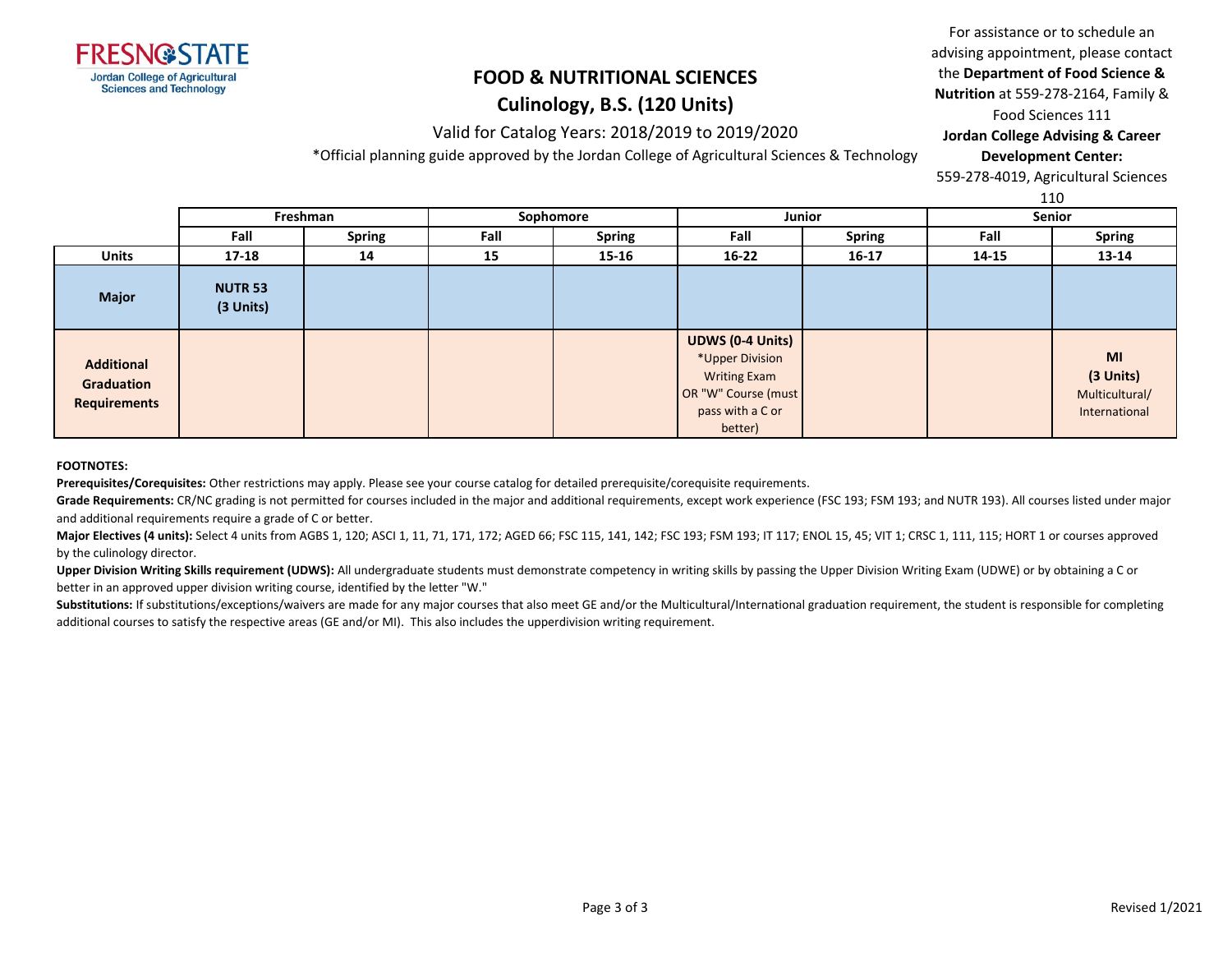

## **Culinology, B.S. (120 Units)**

Valid for Catalog Years: 2016/2017 to 2017/2018

\*Official planning guide approved by the Jordan College of Agricultural Sciences & Technology

For assistance or to schedule an advising appointment, please contact the

**Department of Food Science & Nutrition** 

at 559-278-2164, Family & Food Sciences

111

**Jordan College Advising & Career Development Center:**

|                                    |                                                                                               | Freshman                                                                                |                                                                                  | Sophomore                                     |                                                | Junior                                             | Senior                                                                            |                                                                               |  |
|------------------------------------|-----------------------------------------------------------------------------------------------|-----------------------------------------------------------------------------------------|----------------------------------------------------------------------------------|-----------------------------------------------|------------------------------------------------|----------------------------------------------------|-----------------------------------------------------------------------------------|-------------------------------------------------------------------------------|--|
|                                    | Fall                                                                                          | <b>Spring</b>                                                                           | Fall                                                                             | <b>Spring</b>                                 | Fall                                           | <b>Spring</b>                                      | Fall                                                                              | <b>Spring</b>                                                                 |  |
| <b>Units</b>                       | 17-18                                                                                         | 14                                                                                      | 15                                                                               | 15-16                                         | $16 - 22$                                      | $16 - 17$                                          | 14-15                                                                             | 13-14                                                                         |  |
|                                    | <b>B4 (3-4 Units)</b><br>Quantitative<br><b>Reasoning</b><br>*Must pass with a C<br>or better | <b>A2 (3 Units)</b><br><b>Written Communication</b><br>*Must pass with a C or<br>better | <b>A1 (3 Units)</b><br>Oral<br>Communication<br>*Must pass with a<br>C or better | <b>B2 (3-4 Units)</b><br><b>Life Sciences</b> | <b>C1 (3-4 Units)</b><br>Arts                  | C1/C2 (3-4 Units)<br><b>Arts or Humanities</b>     | <b>D3 (3 Units)</b><br><b>Social Science</b>                                      | <b>ID (3-4 Units)</b><br>Social, Political, & Economic<br><b>Institutions</b> |  |
| <b>General</b><br><b>Education</b> |                                                                                               |                                                                                         | A3 (3 units)<br><b>Critical Thinking</b><br>*Must pass with a<br>C or better     |                                               | <b>C2 (3-4 Units)</b><br><b>Humanities</b>     | D <sub>2</sub> (3 Units)<br>American<br>Government | <b>E1 (3 Units)</b><br>Lifelong<br><b>Understanding &amp;</b><br>Self Development | MI (3 Units)<br>Multicultural/International                                   |  |
|                                    |                                                                                               |                                                                                         |                                                                                  |                                               | <b>D1 (3 Units)</b><br><b>American History</b> |                                                    | IB (3 Units)<br><b>Physical Universe &amp;</b><br>Its Life Forms                  |                                                                               |  |
|                                    |                                                                                               |                                                                                         |                                                                                  |                                               |                                                |                                                    | <b>IC (3-4 Units)</b><br><b>Arts &amp; Humanities</b>                             |                                                                               |  |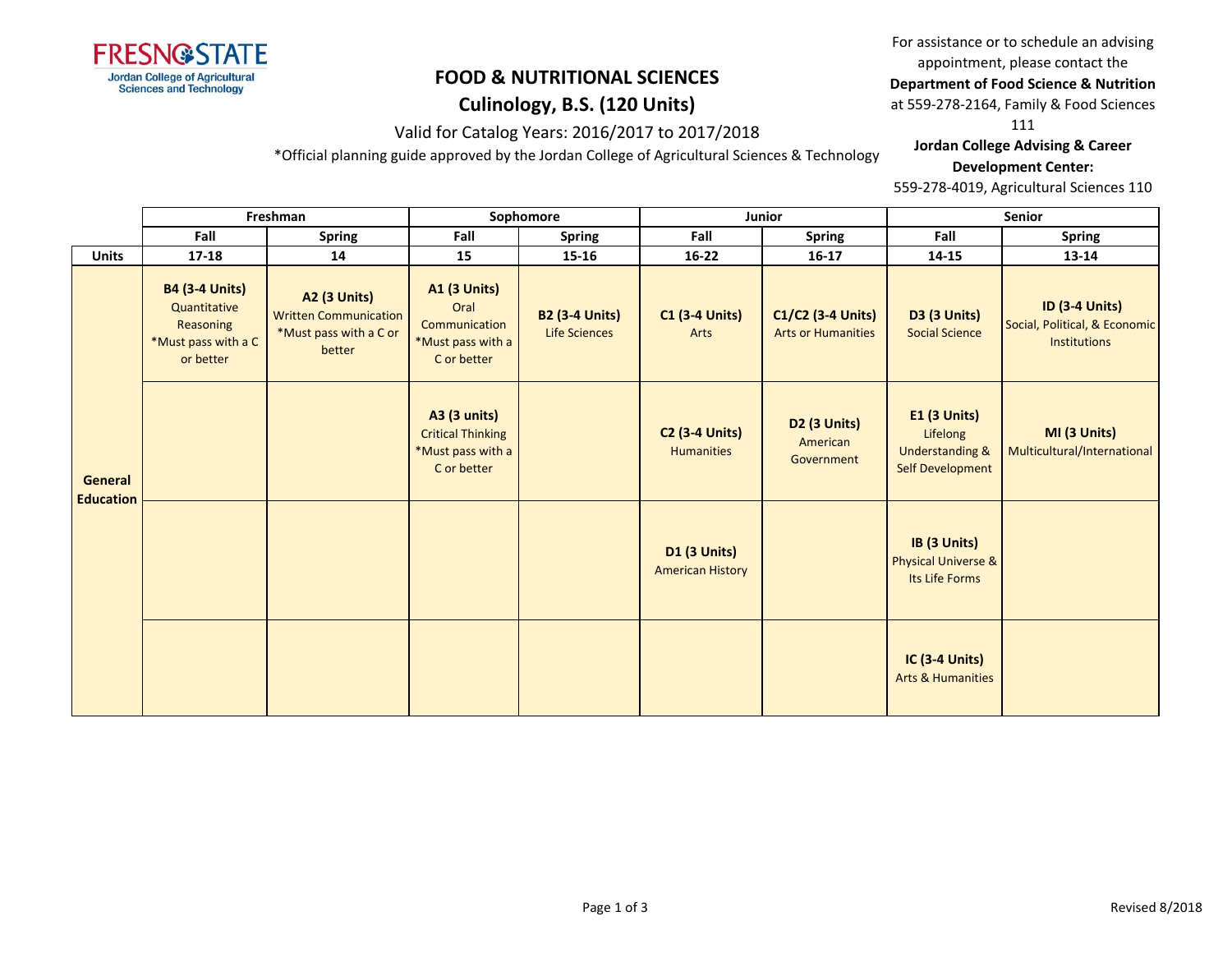

### **Culinology, B.S. (120 Units)**

Valid for Catalog Years: 2016/2017 to 2017/2018

\*Official planning guide approved by the Jordan College of Agricultural Sciences & Technology

For assistance or to schedule an advising appointment, please contact the **Department of Food Science & Nutrition** 

at 559-278-2164, Family & Food Sciences

111

**Jordan College Advising & Career Development Center:**

|              |                                                                                                                                                                                                                   | Freshman                                                                                                    |                                                              | Sophomore                                                                                                                 |                                                                  | Junior                                                                                      | Senior                                               |                                                                                                                         |  |
|--------------|-------------------------------------------------------------------------------------------------------------------------------------------------------------------------------------------------------------------|-------------------------------------------------------------------------------------------------------------|--------------------------------------------------------------|---------------------------------------------------------------------------------------------------------------------------|------------------------------------------------------------------|---------------------------------------------------------------------------------------------|------------------------------------------------------|-------------------------------------------------------------------------------------------------------------------------|--|
|              | Fall                                                                                                                                                                                                              | <b>Spring</b>                                                                                               | Fall                                                         | <b>Spring</b>                                                                                                             | Fall                                                             | <b>Spring</b>                                                                               | Fall                                                 | <b>Spring</b>                                                                                                           |  |
| <b>Units</b> | $17 - 18$                                                                                                                                                                                                         | 14                                                                                                          | 15                                                           | 15-16                                                                                                                     | $16 - 22$                                                        | $16-17$                                                                                     | 14-15                                                | 13-14                                                                                                                   |  |
| <b>Major</b> | <b>GE Area B1</b><br>CHEM 1A (3 Units)<br><b>Physical Sciences</b><br>[Pre-Req: High school<br>chemistry. May be<br>taken concurrently:<br>GE B4; CHEM 1AL]<br>*Not open to<br>students with credit<br>in CHEM 1B | <b>BIOL 20 (4 Units)</b><br>[Pre-Req: CHEM 1A or<br>3AI<br>*Not open to students<br>with credit in BIOL 120 | CHEM 8 (3 Units)<br>[Pre-Req: CHEM 1B<br>or 3A]              | <b>CHEM 150 (3)</b><br>Units)<br>[Pre-Req: CHEM 3B,<br>8, or CHEM 128A &<br>128B]                                         | <b>FSC 112 (4 Units)</b><br>[Pre-Req: CHEM 150;<br><b>FSC 1]</b> | <b>CULG 151 (3 Units)</b><br>[Pre-Req: CULG 55;<br>FSC 100, 112]                            | <b>Major Elective</b><br>(2 Units)<br>*See footnotes | <b>FSC 120 (4 Units)</b><br>[Pre-Req: FSC 1, 178; CHEM<br>1A or 3A; MATH 11 or AGBS<br>71; or instructor<br>permission] |  |
|              | <b>GE Area B3</b><br>CHEM 1AL (2 Units)<br>Lab<br>[Pre-Req: CHEM 1A<br>(may be<br>taken concurrently)]                                                                                                            | <b>FSM 60 (1 Unit)</b>                                                                                      | <b>FSC 100 (3 Units)</b><br>[Pre-Req: MATH 11<br>or AGBS 71] | <b>CULG 55 (3 Units)</b><br>[Pre-Req: CULG 50]                                                                            | <b>FSC 178 (3 Units)</b><br>[Pre-Req: FSC 1]                     | <b>FSC 125 (4 Units)</b><br>[Pre-Req: FSC 41, 178;<br>BIOL 20; or instructor<br>permission] |                                                      | FSC 199 (1 Unit)<br>[Pre-Req: Instructor<br>permission]                                                                 |  |
|              | CULG 50 (3 Units)                                                                                                                                                                                                 | <b>FSM 131 (3 Units)</b>                                                                                    | FSM 133 (3)<br>Units)<br>[Pre-Req: FSM 60,<br>131; CULG 50]  | <b>CULG 152 (3 Units)</b><br>[Pre-Req: CULG 50;<br>NUTR 53, 54, or<br>instructor<br>permission;<br>computer<br>competency |                                                                  | <b>FSM 134 (3 Units)</b><br>[Pre-Req: FSM 133;<br>computer<br>competency<br>recommended]    |                                                      | <b>Major Elective (2 Units)</b><br>*See footnotes                                                                       |  |
|              | FSC 1 (3 Units)                                                                                                                                                                                                   | MATH 11 (3 Units)<br>[Pre-Req: ELM]                                                                         |                                                              | <b>FSC 41 (3 Units)</b><br>[Pre-Req: FSC 1]                                                                               |                                                                  |                                                                                             |                                                      |                                                                                                                         |  |
|              | NUTR 54 (3 Units)                                                                                                                                                                                                 |                                                                                                             |                                                              |                                                                                                                           |                                                                  |                                                                                             |                                                      |                                                                                                                         |  |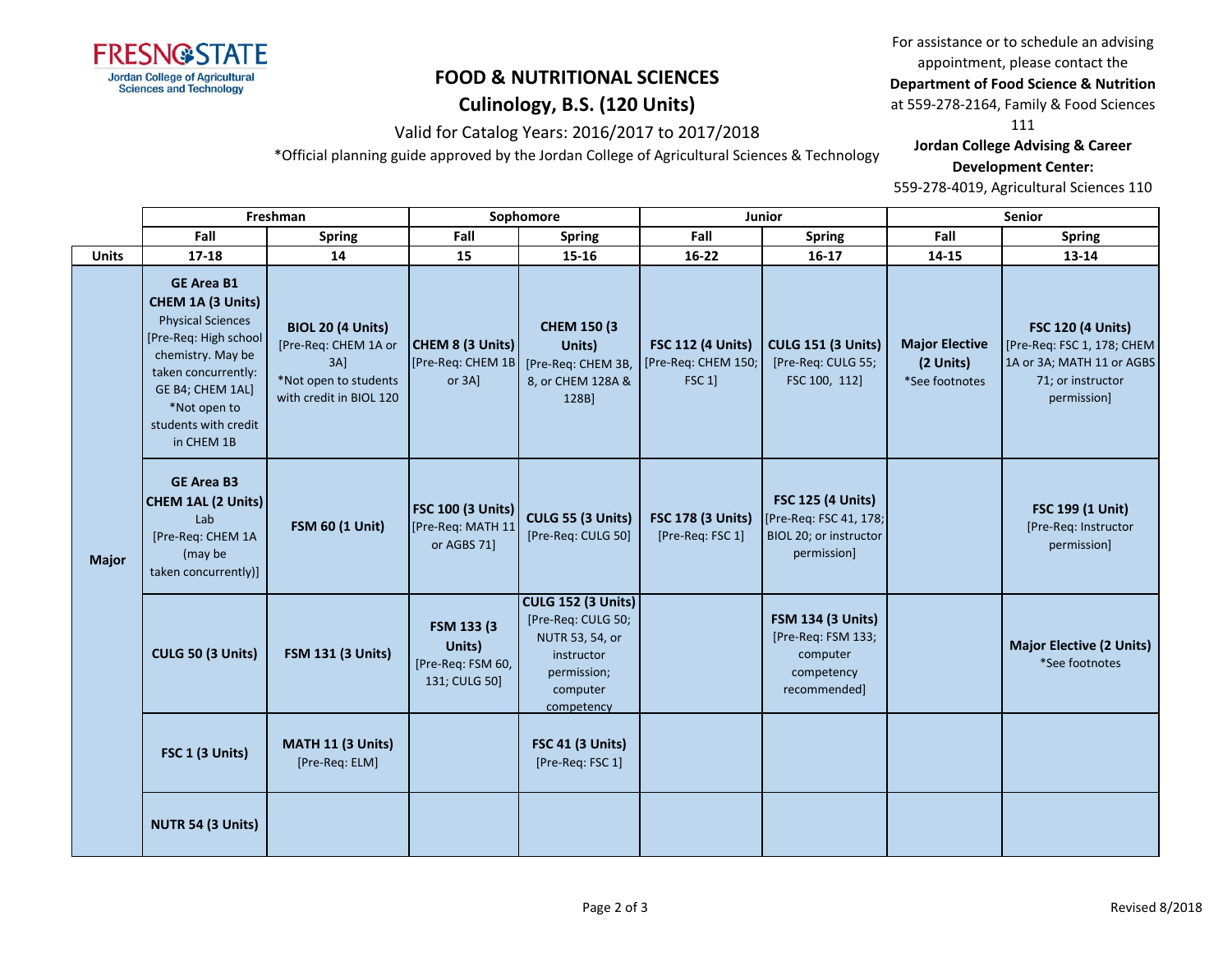

### **FOOD & NUTRITIONAL SCIENCES Culinology, B.S. (120 Units)**

Valid for Catalog Years: 2016/2017 to 2017/2018 \*Official planning guide approved by the Jordan College of Agricultural Sciences & Technology

## For assistance or to schedule an advising appointment, please contact the

**Department of Food Science & Nutrition** 

at 559-278-2164, Family & Food Sciences

111

#### **Jordan College Advising & Career Development Center:**

559-278-4019, Agricultural Sciences 110

|                  | Freshman  |               |      | Sophomore     |                         | <b>Junior</b> |       | Senior        |  |
|------------------|-----------|---------------|------|---------------|-------------------------|---------------|-------|---------------|--|
|                  | Fall      | <b>Spring</b> | Fall | <b>Spring</b> | Fall                    | <b>Spring</b> | Fall  | <b>Spring</b> |  |
| <b>Units</b>     | $17 - 18$ | 14            | 15   | 15-16         | $16 - 22$               | $16 - 17$     | 14-15 | 13-14         |  |
|                  |           |               |      |               | <b>UDWS (0-4 Units)</b> |               |       |               |  |
|                  |           |               |      |               | *Upper Division         |               |       |               |  |
| <b>Electives</b> |           |               |      |               | <b>Writing Exam</b>     |               |       |               |  |
|                  |           |               |      |               | OR "W" Course (must     |               |       |               |  |
|                  |           |               |      |               | pass with a C or        |               |       |               |  |
|                  |           |               |      |               | better)                 |               |       |               |  |

#### **FOOTNOTES:**

**Prerequisites/Corequisites:** Other restrictions may apply. Please see your course catalog for detailed prerequisite/corequisite requirements.

Grade Requirements: CR/NC grading is not permitted for courses included in the major and additional requirements, except work experience (FSC 193; FSM 193; and NUTR 193). All courses listed under major and additional requirements require a grade of C or better.

**Major Electives (4 units):** Select 4 units from AGBS 1, 120; ASCI 1, 11, 71, 171, 172; AGED 66; FSC 115, 141, 142; FSC 193; FSM 193; IT 117; ENOL 15, 45; VIT 1; CRSC 1, 111, 115; HORT 1 or courses approved by the culinology director.

Upper Division Writing Skills requirement (UDWS): All undergraduate students must demonstrate competency in writing skills by passing the Upper Division Writing Exam (UDWE) or by obtaining a C or better in an approved upper division writing course, identified by the letter "W."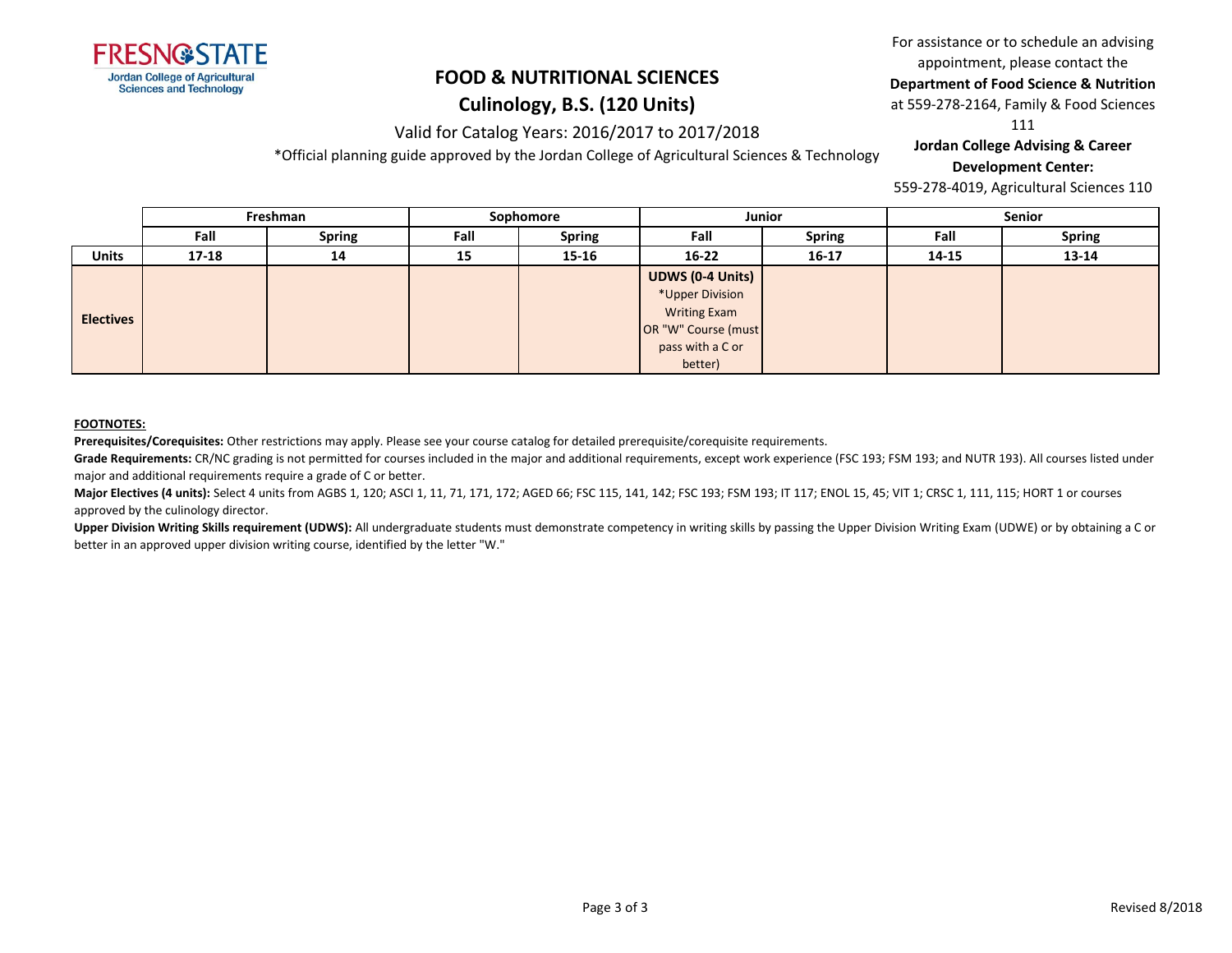

## **Culinology, B.S. (120 Units)**

Valid for Catalog Years: 2009/2010 to 2015/2016

\*Official planning guide approved by the Jordan College of Agricultural Sciences & Technology

For assistance or to schedule an advising appointment, please contact the

**Department of Food Science & Nutrition** 

at 559-278-2164, Family & Food Sciences

111

**Jordan College Advising & Career Development Center:**

|  |                                                                                               |                                                                                         | Freshman                                                                         |                                                                              | Sophomore                     |                                                | Junior                                        | Senior                                                                                   |                                             |  |
|--|-----------------------------------------------------------------------------------------------|-----------------------------------------------------------------------------------------|----------------------------------------------------------------------------------|------------------------------------------------------------------------------|-------------------------------|------------------------------------------------|-----------------------------------------------|------------------------------------------------------------------------------------------|---------------------------------------------|--|
|  |                                                                                               | Fall                                                                                    | <b>Spring</b>                                                                    | Fall                                                                         | <b>Spring</b>                 | Fall                                           | <b>Spring</b>                                 | Fall                                                                                     | <b>Spring</b>                               |  |
|  | <b>Units</b>                                                                                  | $17 - 18$                                                                               | 14                                                                               | 15                                                                           | $15 - 16$                     | $16 - 22$                                      | $16-17$                                       | 15-16                                                                                    | 14-15                                       |  |
|  | <b>B4 (3-4 Units)</b><br>Quantitative<br><b>Reasoning</b><br>*Must pass with a C<br>or better | <b>A2 (3 Units)</b><br><b>Written Communication</b><br>*Must pass with a C or<br>better | <b>A1 (3 Units)</b><br>Oral<br>Communication<br>*Must pass with a<br>C or better | <b>B2 (3-4 Units)</b><br><b>Life Sciences</b>                                | <b>C1 (3-4 Units)</b><br>Arts | C1/C2 (3-4 Units)<br><b>Arts or Humanities</b> | <b>D3 (3 Units)</b><br><b>Social Science</b>  | <b>ID (3-4 Units)</b><br>Social, Political, & Economic<br><b>Institutions</b>            |                                             |  |
|  | <b>General</b><br><b>Education</b>                                                            |                                                                                         |                                                                                  | A3 (3 units)<br><b>Critical Thinking</b><br>*Must pass with a<br>C or better |                               | <b>C2 (3-4 Units)</b><br><b>Humanities</b>     | <b>D2 (3 Units)</b><br>American<br>Government | <b>E1 (3 Units)</b><br>Lifelong<br><b>Understanding &amp;</b><br><b>Self Development</b> | MI (3 Units)<br>Multicultural/International |  |
|  |                                                                                               |                                                                                         |                                                                                  |                                                                              |                               | <b>D1 (3 Units)</b><br><b>American History</b> |                                               | IB (3 Units)<br><b>Physical Universe &amp;</b><br>Its Life Forms                         |                                             |  |
|  |                                                                                               |                                                                                         |                                                                                  |                                                                              |                               |                                                |                                               | <b>IC (3-4 Units)</b><br><b>Arts &amp; Humanities</b>                                    |                                             |  |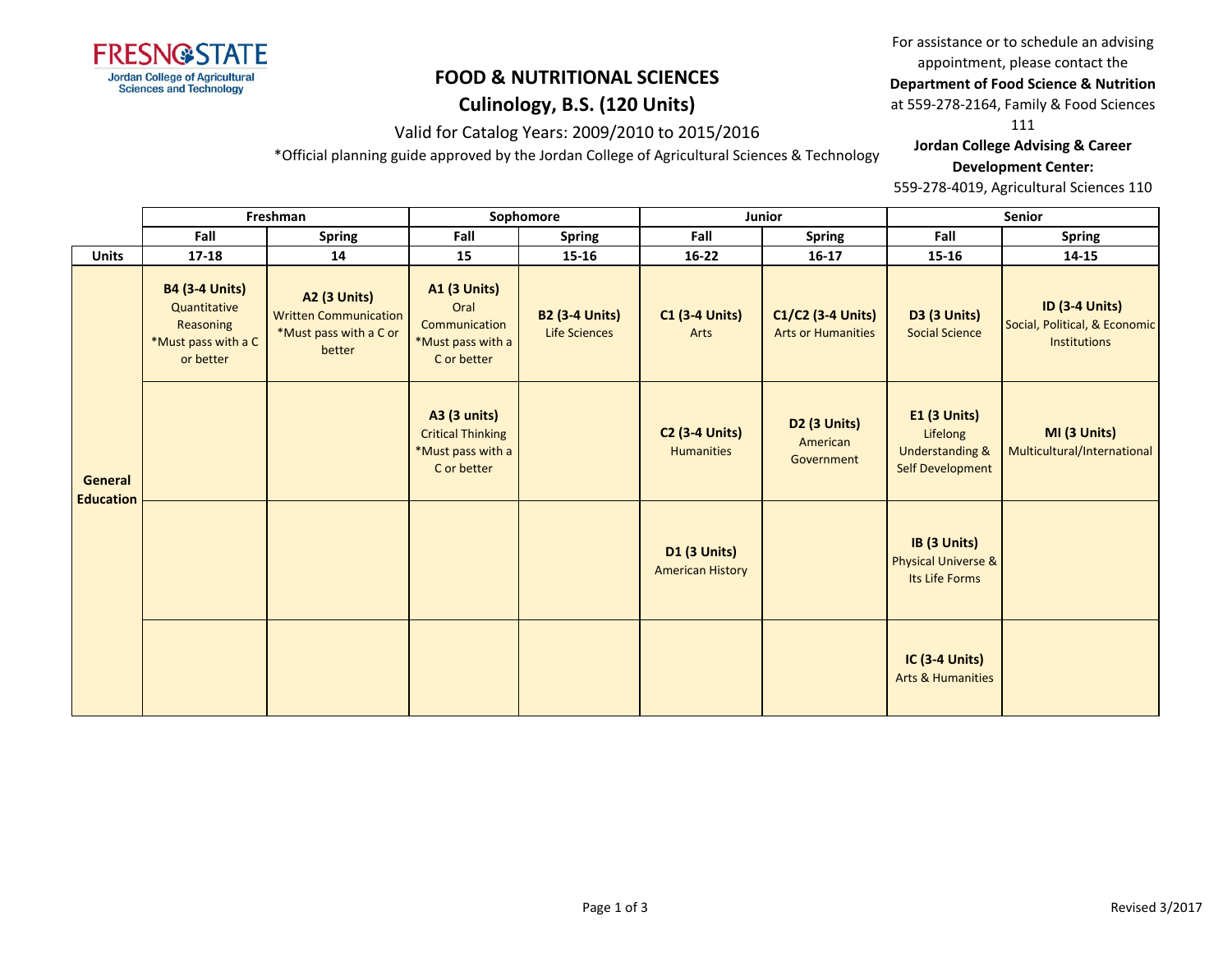

### **Culinology, B.S. (120 Units)**

Valid for Catalog Years: 2009/2010 to 2015/2016

\*Official planning guide approved by the Jordan College of Agricultural Sciences & Technology

For assistance or to schedule an advising appointment, please contact the **Department of Food Science & Nutrition** 

at 559-278-2164, Family & Food Sciences

111

**Jordan College Advising & Career Development Center:**

|              |                                                                                                                                                                                                                   | Freshman                                                                                                    |                                                              | Sophomore                                                                                                                 |                                                                       | Junior                                                                                      |                             | Senior                                                                                                                  |  |
|--------------|-------------------------------------------------------------------------------------------------------------------------------------------------------------------------------------------------------------------|-------------------------------------------------------------------------------------------------------------|--------------------------------------------------------------|---------------------------------------------------------------------------------------------------------------------------|-----------------------------------------------------------------------|---------------------------------------------------------------------------------------------|-----------------------------|-------------------------------------------------------------------------------------------------------------------------|--|
|              | Fall                                                                                                                                                                                                              | <b>Spring</b>                                                                                               | Fall                                                         | <b>Spring</b>                                                                                                             | Fall                                                                  | <b>Spring</b>                                                                               | Fall                        | <b>Spring</b>                                                                                                           |  |
| <b>Units</b> | $17 - 18$                                                                                                                                                                                                         | 14                                                                                                          | 15                                                           | 15-16                                                                                                                     | $16 - 22$                                                             | $16-17$                                                                                     | 15-16                       | 14-15                                                                                                                   |  |
| <b>Major</b> | <b>GE Area B1</b><br>CHEM 1A (3 Units)<br><b>Physical Sciences</b><br>[Pre-Req: High school<br>chemistry. May be<br>taken concurrently:<br>GE B4; CHEM 1AL]<br>*Not open to<br>students with credit<br>in CHEM 1B | <b>BIOL 20 (4 Units)</b><br>[Pre-Req: CHEM 1A or<br>3AI<br>*Not open to students<br>with credit in BIOL 120 | CHEM 8 (3 Units)<br>[Pre-Req: CHEM 1B<br>or 3A]              | <b>CHEM 150 (3)</b><br>Units)<br>[Pre-Req: CHEM 3B,<br>8, or CHEM 128A &<br>128B]                                         | <b>FSC 112 (4 Units)</b><br>[Pre-Req: CHEM 150;<br>FSC <sub>1</sub> ] | <b>CULG 151 (3 Units)</b><br>[Pre-Req: CULG 55;<br>FSC 100, 112]                            | <b>FSC 193</b><br>(3 Units) | <b>FSC 120 (4 Units)</b><br>[Pre-Req: FSC 1, 178; CHEM<br>1A or 3A; MATH 11 or AGBS<br>71; or instructor<br>permission] |  |
|              | <b>GE Area B3</b><br>CHEM 1AL (2 Units)<br>Lab<br>[Pre-Req: CHEM 1A<br>(may be<br>taken concurrently)]                                                                                                            | <b>FSM 60 (1 Unit)</b>                                                                                      | <b>FSC 100 (3 Units)</b><br>[Pre-Req: MATH 11<br>or AGBS 71] | <b>CULG 55 (3 Units)</b><br>[Pre-Req: CULG 50]                                                                            | <b>FSC 178 (3 Units)</b><br>[Pre-Req: FSC 1]                          | <b>FSC 125 (4 Units)</b><br>[Pre-Req: FSC 41, 178;<br>BIOL 20; or instructor<br>permission] |                             | FSC 199 (1 Unit)<br>[Pre-Req: Instructor<br>permission]                                                                 |  |
|              | CULG 50 (3 Units)                                                                                                                                                                                                 | <b>FSM 131 (3 Units)</b>                                                                                    | FSM 133 (3)<br>Units)<br>[Pre-Req: FSM 60,<br>131; CULG 50]  | <b>CULG 152 (3 Units)</b><br>[Pre-Req: CULG 50;<br>NUTR 53, 54, or<br>instructor<br>permission;<br>computer<br>competency |                                                                       | <b>FSM 134 (3 Units)</b><br>[Pre-Req: FSM 133;<br>computer<br>competency<br>recommended]    |                             | <b>FSM 193</b><br>(3 Units)                                                                                             |  |
|              | FSC 1 (3 Units)                                                                                                                                                                                                   | MATH 11 (3 Units)<br>[Pre-Req: ELM]                                                                         |                                                              | <b>FSC 41 (3 Units)</b><br>[Pre-Req: FSC 1]                                                                               |                                                                       |                                                                                             |                             |                                                                                                                         |  |
|              | NUTR 54 (3 Units)                                                                                                                                                                                                 |                                                                                                             |                                                              |                                                                                                                           |                                                                       |                                                                                             |                             |                                                                                                                         |  |